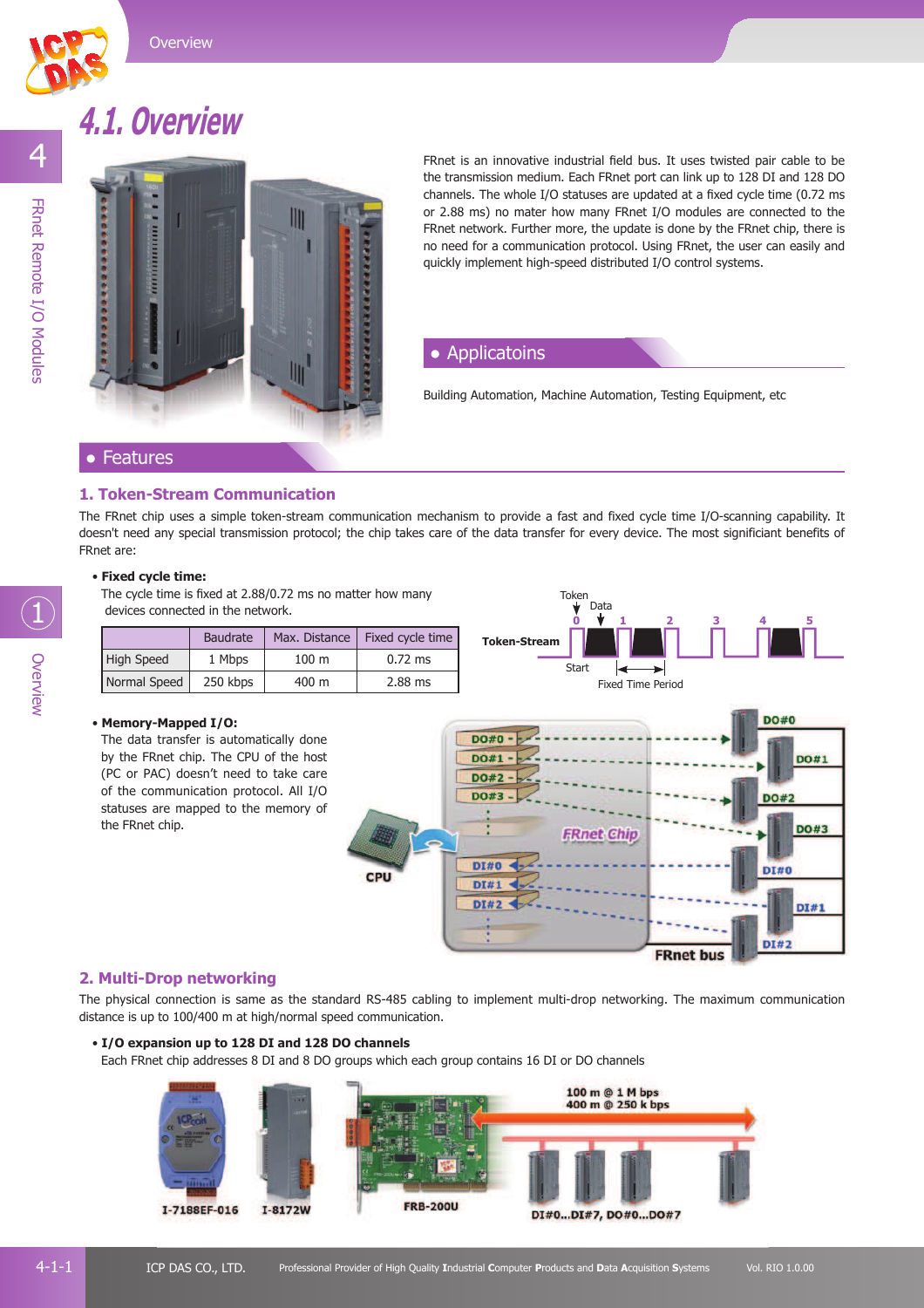#### • **DO broadcasting**

Due to the broadcasting algorithm adopted, the DO group address is not required to be unique. Therefore, it is easy to build a data delivery from one group (16-bit data) to a multi-group.



#### **3. Easy to Diagnose**



There are several LED indicators to diagnose whether FRnet I/O modules work properly. And the built-in FRnet terminator switch can be used to improve communication signal quality.

#### **4. Easy to Configure**



All basic configurations (address, speed and input/output range of AI/AO modules) are set by DIP switches. The operator can use only one screwdriver to complete the configuration.

#### **Hardware**

#### **1. Installation**



DIN-Rail Mounting

107.0

33.0

#### **2. Mechanical**







Front View Right View Right View Rear View







#### **3. Appearance**



4

Overview 1<br>1<br>Overview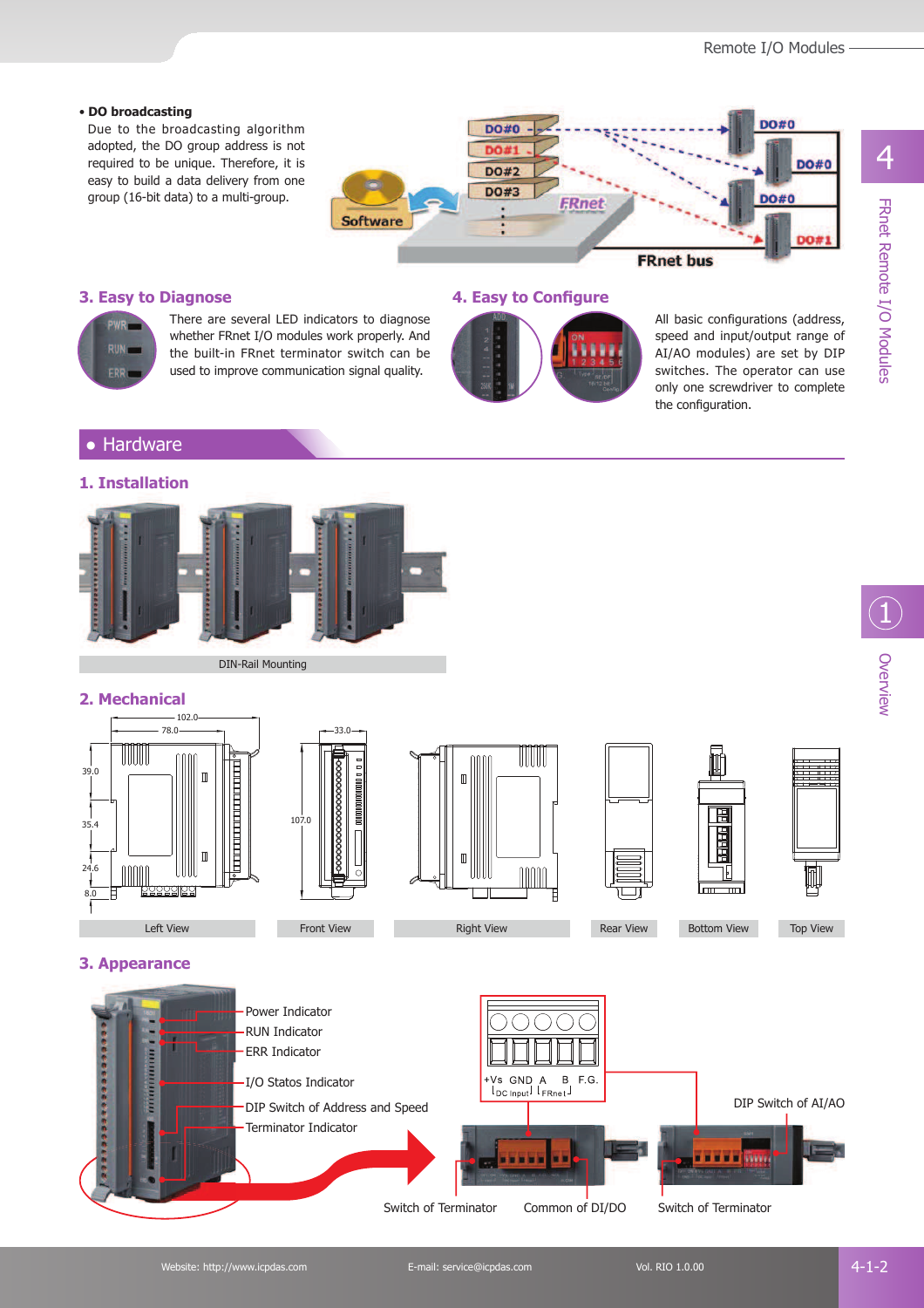

## **4.2.1. Analog Input Module 4.2. Selection Guide**

# **Analog Input Module Model Name FR-2017iT** Pictures

| Pictures                     |                                  |            |                                                                                             |  |  |  |  |
|------------------------------|----------------------------------|------------|---------------------------------------------------------------------------------------------|--|--|--|--|
|                              |                                  |            |                                                                                             |  |  |  |  |
| Channels                     |                                  |            | 1 or 8/16                                                                                   |  |  |  |  |
| Wiring                       |                                  |            | Differential/Single-Ended                                                                   |  |  |  |  |
| Voltage Input Range          |                                  |            | +/-150 mV, +/- 500 mV, +/- 1V, +/-5 V, +/-10 V                                              |  |  |  |  |
| Current Input Range          |                                  |            | +/-20 mA, 0 $\sim$ 20 mA, 4 $\sim$ 20 mA; Requires optional external 125 $\Omega$ resistors |  |  |  |  |
| Resolution                   |                                  |            | 16-bit(1 channel) or 12-bit (8/16 channels)                                                 |  |  |  |  |
| Accuracy                     |                                  |            | $\pm$ 0.1% (1 channel) or $\pm$ 0.5% (8/16 channel) of FSR                                  |  |  |  |  |
| Sampling Rate                |                                  |            | 10 Hz (1 channel) / 50 Hz (8/16 channels); for total channels                               |  |  |  |  |
| Input Impedance              |                                  |            | 2 MΩ (differential), 1 MΩ (sigle-ended)                                                     |  |  |  |  |
| Common Voltage Protection    |                                  |            | 200 V <sub>DC</sub>                                                                         |  |  |  |  |
|                              | Individual Channel Configuration |            | Yes (by software, requires optional CA-0904 cable)                                          |  |  |  |  |
| Overvoltage Protection       |                                  |            | 240 Vrms (differential), 150 Vrms (single-ended)                                            |  |  |  |  |
| <b>FRnet Communication</b>   |                                  |            |                                                                                             |  |  |  |  |
|                              | Update time                      | 2.88 ms    |                                                                                             |  |  |  |  |
| Normal Speed                 | Baud rate                        | 250 Kbps   | Yes                                                                                         |  |  |  |  |
|                              | Distance                         | 400 m Max. |                                                                                             |  |  |  |  |
|                              | Update time                      | $0.72$ ms  |                                                                                             |  |  |  |  |
| High Speed                   | Baud rate                        | 1 Mbps     | Yes (default)                                                                               |  |  |  |  |
|                              | Distance                         | 100 m Max. |                                                                                             |  |  |  |  |
| <b>LED Indicators</b>        |                                  |            |                                                                                             |  |  |  |  |
| Power                        |                                  |            | 1 LED (Yellow)                                                                              |  |  |  |  |
| Communication Run            |                                  |            | 1 LED (Green)                                                                               |  |  |  |  |
| <b>Communication Error</b>   |                                  |            | 1 LED (Red)                                                                                 |  |  |  |  |
| <b>Terminal Resistor</b>     |                                  |            | 1 LED (Yellow)                                                                              |  |  |  |  |
| <b>Power</b>                 |                                  |            |                                                                                             |  |  |  |  |
| Input range                  |                                  |            | $+10 \sim +30$ V <sub>DC</sub>                                                              |  |  |  |  |
| Power Consumption            |                                  |            | 2.4 W                                                                                       |  |  |  |  |
| Environment                  |                                  |            |                                                                                             |  |  |  |  |
| <b>Operating Temperature</b> |                                  |            | $-25 \sim +75^{\circ}C$                                                                     |  |  |  |  |
| Storage Temperature          |                                  |            | -30 $\sim$ +85°C                                                                            |  |  |  |  |
| <b>Relative Humidity</b>     |                                  |            | $10 \sim 90$ % RH (non-condensing)                                                          |  |  |  |  |
| <b>Mechanical</b>            |                                  |            |                                                                                             |  |  |  |  |
| Installation                 |                                  |            | <b>DIN-Rail Mounting</b>                                                                    |  |  |  |  |
| Dimensions (W x H x D)       |                                  |            | 33 mm x 107 mm x 102 mm                                                                     |  |  |  |  |
| <b>Optional Accessory</b>    |                                  |            | CA-0904                                                                                     |  |  |  |  |
|                              |                                  |            |                                                                                             |  |  |  |  |

**NEW** 

1日 -

CA-0904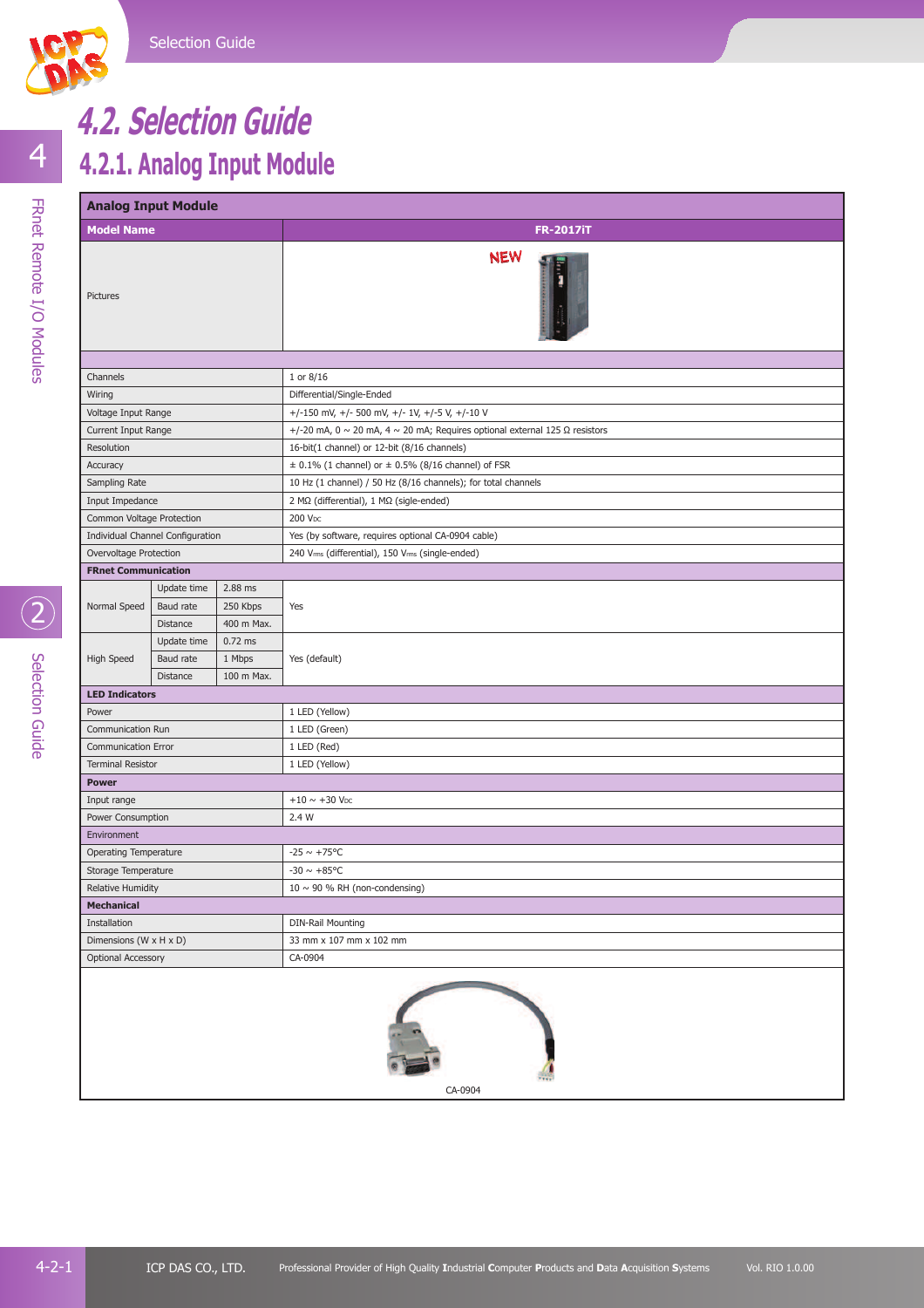FRnet Remote I/O Modules

20<br>Selection Guide

4

### **4.2.2. Analog Output Module**

| <b>Model Name</b><br>Pictures    |             |            |                                                                                                                                            |  |  |  |
|----------------------------------|-------------|------------|--------------------------------------------------------------------------------------------------------------------------------------------|--|--|--|
|                                  |             |            | <b>FR-2024iT</b>                                                                                                                           |  |  |  |
|                                  |             |            | Available soon                                                                                                                             |  |  |  |
|                                  |             |            |                                                                                                                                            |  |  |  |
| Channels                         |             |            | $\overline{4}$                                                                                                                             |  |  |  |
| Wiring                           |             |            | Bipolar/Unipolar                                                                                                                           |  |  |  |
| Voltage Input Range              |             |            | $0 \sim 5V$ , +/-5 V, 0 $\sim 10 V$ , +/-10 V                                                                                              |  |  |  |
| Current Input Range              |             |            | $0 \sim 20$ mA, $4 \sim 20$ mA                                                                                                             |  |  |  |
| Resolution                       |             |            | 12-bit                                                                                                                                     |  |  |  |
| Accuracy                         |             |            | $+/-0.1%$ of FSR                                                                                                                           |  |  |  |
| <b>Output Capacity</b>           |             |            | Voltage: 10 V <sub>DC</sub> @ 20 mA<br>Current: External 24 V <sub>DC</sub> @ 1050 Ω                                                       |  |  |  |
| Output Slew Rate                 |             |            | Immediately Output (default) or 0.0625 ~ 1024 V/second (by Software)<br>Immediate Output (default) or 0.125 ~ 2048 mA/second (by Software) |  |  |  |
| Individual Channel Configuration |             |            | Yes (by software)                                                                                                                          |  |  |  |
| Channel to Channel Isolation     |             |            | ×.                                                                                                                                         |  |  |  |
| Common Voltage Protection        |             |            | L.                                                                                                                                         |  |  |  |
| Overvoltage Protection           |             |            | $±35$ Vpc                                                                                                                                  |  |  |  |
| <b>FRnet Communication</b>       |             |            |                                                                                                                                            |  |  |  |
|                                  | Update time | 2.88 ms    |                                                                                                                                            |  |  |  |
| Normal Speed<br>Baud rate        |             | 250 Kbps   | Yes                                                                                                                                        |  |  |  |
| Distance                         |             | 400 m Max. |                                                                                                                                            |  |  |  |
|                                  | Update time | $0.72$ ms  |                                                                                                                                            |  |  |  |
| <b>High Speed</b><br>Baud rate   |             | 1 Mbps     | Yes (default)                                                                                                                              |  |  |  |
| Distance                         |             | 100 m Max. |                                                                                                                                            |  |  |  |
| <b>LED Indicators</b>            |             |            |                                                                                                                                            |  |  |  |
| Power                            |             |            | 1 LED (Yellow)                                                                                                                             |  |  |  |
| Communication Run                |             |            | 1 LED (Green)                                                                                                                              |  |  |  |
| <b>Communication Error</b>       |             |            | 1 LED (Red)                                                                                                                                |  |  |  |
| <b>Terminal Resistor</b>         |             |            | 1 LED (Yellow)                                                                                                                             |  |  |  |
| <b>Power</b>                     |             |            |                                                                                                                                            |  |  |  |
| Input range                      |             |            | $+10 \sim +30$ V <sub>DC</sub>                                                                                                             |  |  |  |
| Power Consumption                |             |            | 2.88 W                                                                                                                                     |  |  |  |
| <b>Environment</b>               |             |            |                                                                                                                                            |  |  |  |
| Operating Temperature            |             |            | $-25 \sim +75^{\circ}$ C                                                                                                                   |  |  |  |
| Storage Temperature              |             |            | $-30 \sim +85$ °C                                                                                                                          |  |  |  |
| Relative Humidity                |             |            | $10 \sim 90$ % RH (non-condensing)                                                                                                         |  |  |  |
| <b>Mechanical</b>                |             |            |                                                                                                                                            |  |  |  |
| Installation                     |             |            | <b>DIN-Rail Mounting</b>                                                                                                                   |  |  |  |
| Dimensions (W x H x D)           |             |            | 33 mm x 107 mm x 102 mm                                                                                                                    |  |  |  |
| <b>Optional Accessory</b>        |             |            | CA-0904                                                                                                                                    |  |  |  |